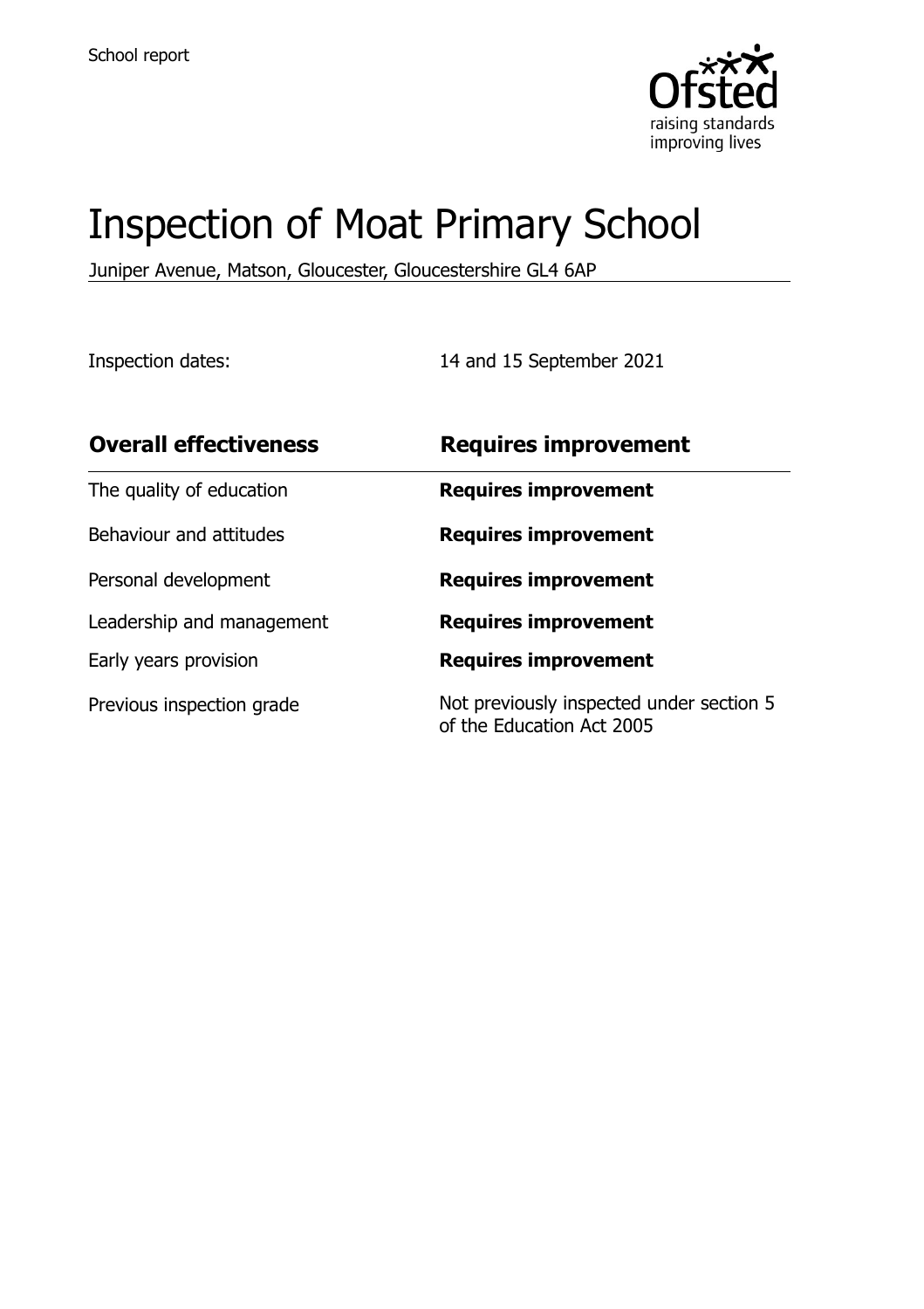

# **What is it like to attend this school?**

Most pupils are happy at school. Pupils feel safe. They try hard to use the school's code of 'Be Kind, Be Honest, Be Responsible and Show Respect' in their daily activities. Pupils enjoy taking on roles and responsibilities such as house captains. They want to make a difference to their school.

Leaders set high expectations for staff and pupils. Leaders are bringing about many positive changes to improve the teaching of reading and the wider curriculum. However, leaders know that the quality of education pupils receive is not yet good. For example, too many pupils have gaps in their phonics knowledge.

Pupils' behaviour in class is improving. Low-level disruption to learning has reduced over time. However, there are still some incidents of poor behaviour, mostly at playtimes. Pupils are confident that when bullying happens, adults deal with it well.

Staff care about the pupils and their community. There is a strong sense of teamwork across the school. Parents and carers are positive about the school's work, especially the support offered during the national lockdowns. Several parents commented on the passion and commitment staff showed at a challenging time.

#### **What does the school do well and what does it need to do better?**

Leaders are united in their work to improve the quality of education pupils receive. During the last year, leaders have reorganised the curriculum in every subject. Leaders' plans are comprehensive and ambitious. They identify the important knowledge and skills pupils need to know and remember from Reception to Year 6. However, in some subjects, such as history, teachers are only just beginning to implement these new plans. Consequently, gaps in pupils' knowledge persist.

Recent improvements to the reading curriculum are beginning to pay off. Leaders have introduced a new approach to teaching phonics. Staff's subject knowledge is developing well. Staff make frequent checks on what pupils know. There are regular 'scoop up' sessions to help pupils catch up. Nevertheless, too many pupils at the end of Reception and key stage 1 have gaps in their phonics knowledge. This prevents them from reading accurately and with confidence.

There is a sharp focus on developing children's language, vocabulary and communication skills. In the pre-school, highly skilled staff expertly support children's language and communication skills well. They confidently show children how to play, talk and write.

In mathematics, staff are well trained and make effective use of support and guidance from local experts. Staff use assessment well to identify what pupils know and remember. In Reception, children have lots of opportunities to support their understanding of early numbers. In Years 1 to 6, daily arithmetic sessions help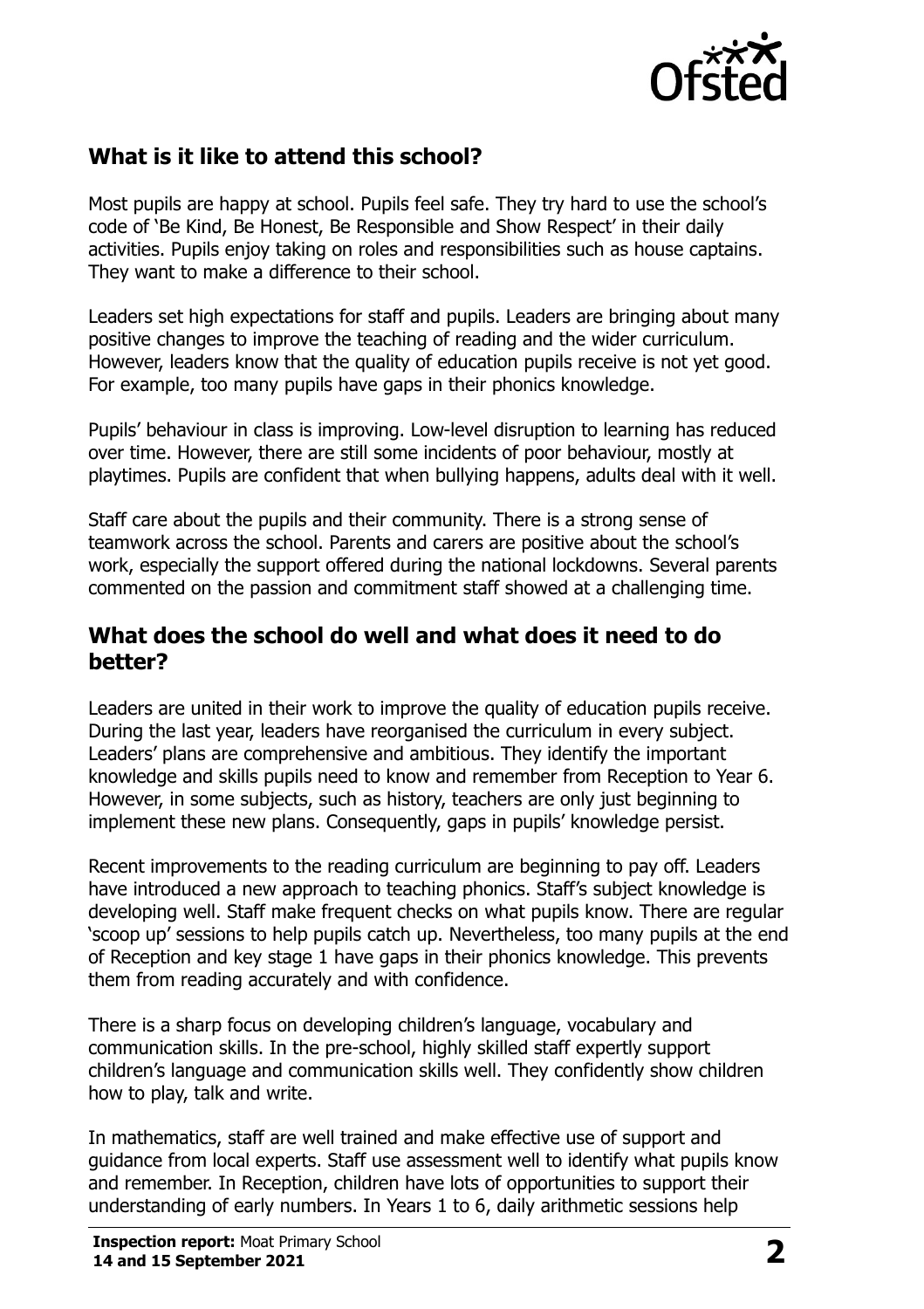

pupils rehearse and revisit important facts. Consequently, pupils do well in mathematics and enjoy it.

Leaders' actions have ensured that pupils understand how to behave appropriately in lessons. Most pupils follow instructions quickly. Staff support pupils who present challenging behaviour well. Pupils told us how behaviour has improved in the last year as 'the school is a more caring place'. Still, behaviour at playtimes could be better.

Leaders know the needs of pupils with special educational needs and/or disabilities (SEND). Staff are becoming skilled at adapting teaching activities for pupils with the most complex needs. Leaders and teachers check what pupils with SEND know and can do. However, some pupils' plans do not identify precisely enough the small steps they need to learn well. As a result, some pupils with SEND do not achieve as well as they should.

Leaders prioritise pupils' physical and emotional well-being. Staff provide pupils with high-quality pastoral support, so they are ready to learn. Pupils appreciate how they can visit 'the snug' to discuss any worries or concerns. This makes them feel safe and valued. Pupils understand the importance of keeping physically active. They enjoy taking part in the 'daily mile' and sports clubs.

Pupils know about the school values and why they are important. Leaders ensure that pupils learn about fundamental British values through assemblies and the curriculum. Older pupils can explain how democracy and the rule of law work, but they are not as confident discussing all the British values and what they mean to them.

Trustees are putting plans in place to improve their understanding of how well leaders and teachers are implementing the school's curriculum. However, it is early days. As a result, trustees do not yet have a clear enough overview of how well pupils are prepared for the next stage of their education.

### **Safeguarding**

The arrangements for safeguarding are effective.

Leaders place significant importance on keeping pupils safe. Staff are knowledgeable about what to do if they are worried about a pupil. Leaders, including the pastoral support worker, are quick to help vulnerable pupils and families access the support they need.

Through the curriculum, pupils learn about keeping safe in school and the community. They know some of the risks associated with online safety and drug abuse. There is consensus among parents, staff and pupils that this is a safe place to learn.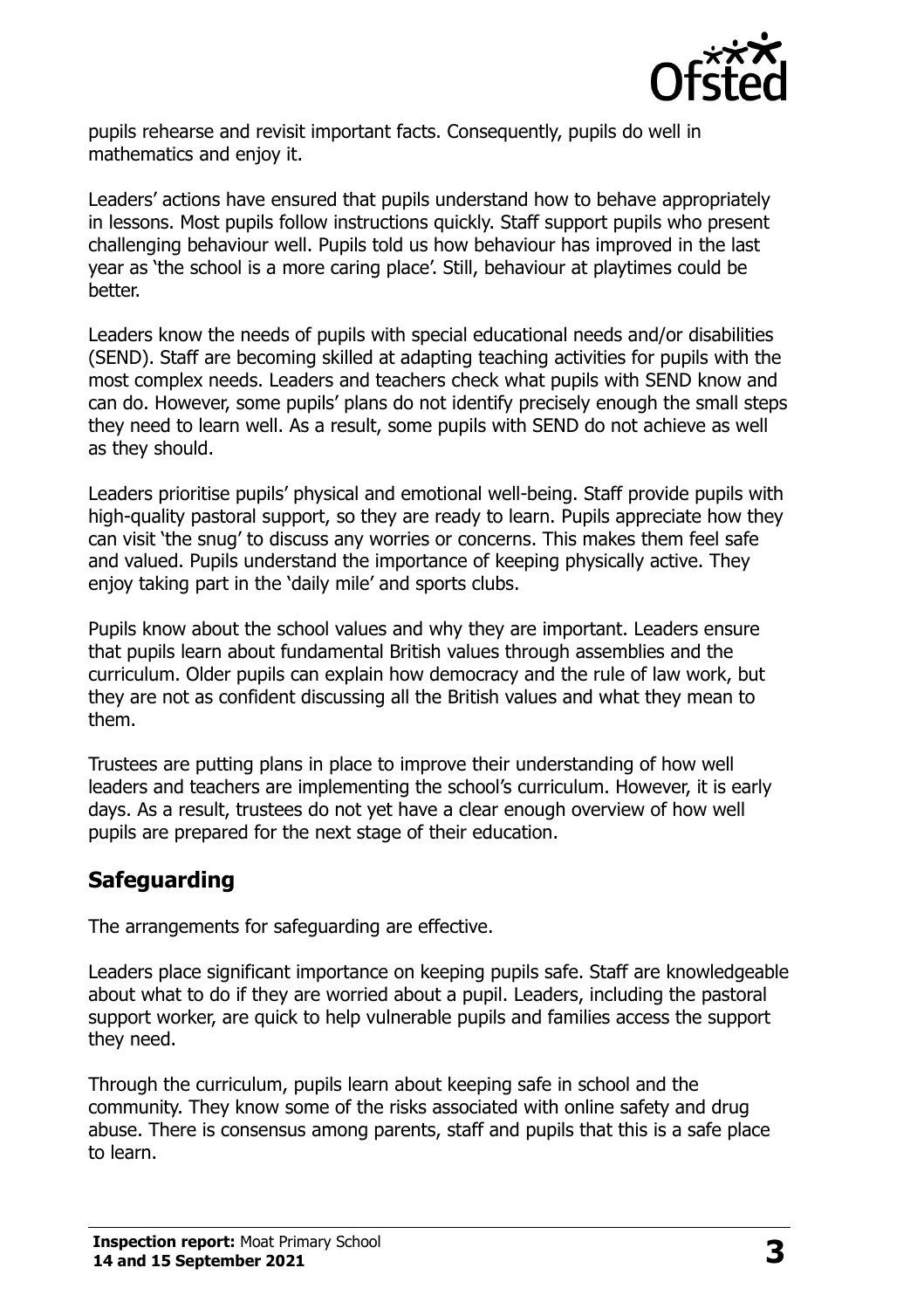

# **What does the school need to do to improve?**

#### **(Information for the school and appropriate authority)**

- $\blacksquare$  Many pupils, particularly at the end of Reception and in key stage 1, have gaps in their phonics knowledge. Pupils are not yet confident and fluent readers. Leaders need to assure themselves that all pupils learn to read accurately and those pupils who have previously fallen behind catch up.
- Across the school, many systems and procedures to improve the quality of education are new. Not all leaders, including trustees, understand how well all pupils are learning the intended curriculum. Leaders need to assure themselves that all pupils learn the depth of knowledge they should in all subjects.
- Low-level poor behaviour in lessons is reducing. However, there are still several pupils who find playtimes challenging. Leaders need to ensure the current systems are improving pupils' behaviour, especially at playtimes, so it is consistently good.
- $\blacksquare$  Not all pupils with SEND achieve as well as they should. Targets on some individual plans do not identify the small steps that pupils need to succeed. Leaders should ensure that pupils' targets are precise, are understood and are used by all staff.

## **How can I feed back my views?**

You can use [Ofsted Parent View](http://parentview.ofsted.gov.uk/) to give Ofsted your opinion on your child's school, or to find out what other parents and carers think. We use information from Ofsted Parent View when deciding which schools to inspect, when to inspect them and as part of their inspection.

The Department for Education has further quidance on how to complain about a school.

If you are the school and you are not happy with the inspection or the report, you can [complain to Ofsted.](http://www.gov.uk/complain-ofsted-report)

### **Further information**

You can search for [published performance information](http://www.compare-school-performance.service.gov.uk/) about the school.

In the report, '[disadvantaged pupils](http://www.gov.uk/guidance/pupil-premium-information-for-schools-and-alternative-provision-settings)' refers to those pupils who attract government pupil premium funding: pupils claiming free school meals at any point in the last six years and pupils in care or who left care through adoption or another formal route.

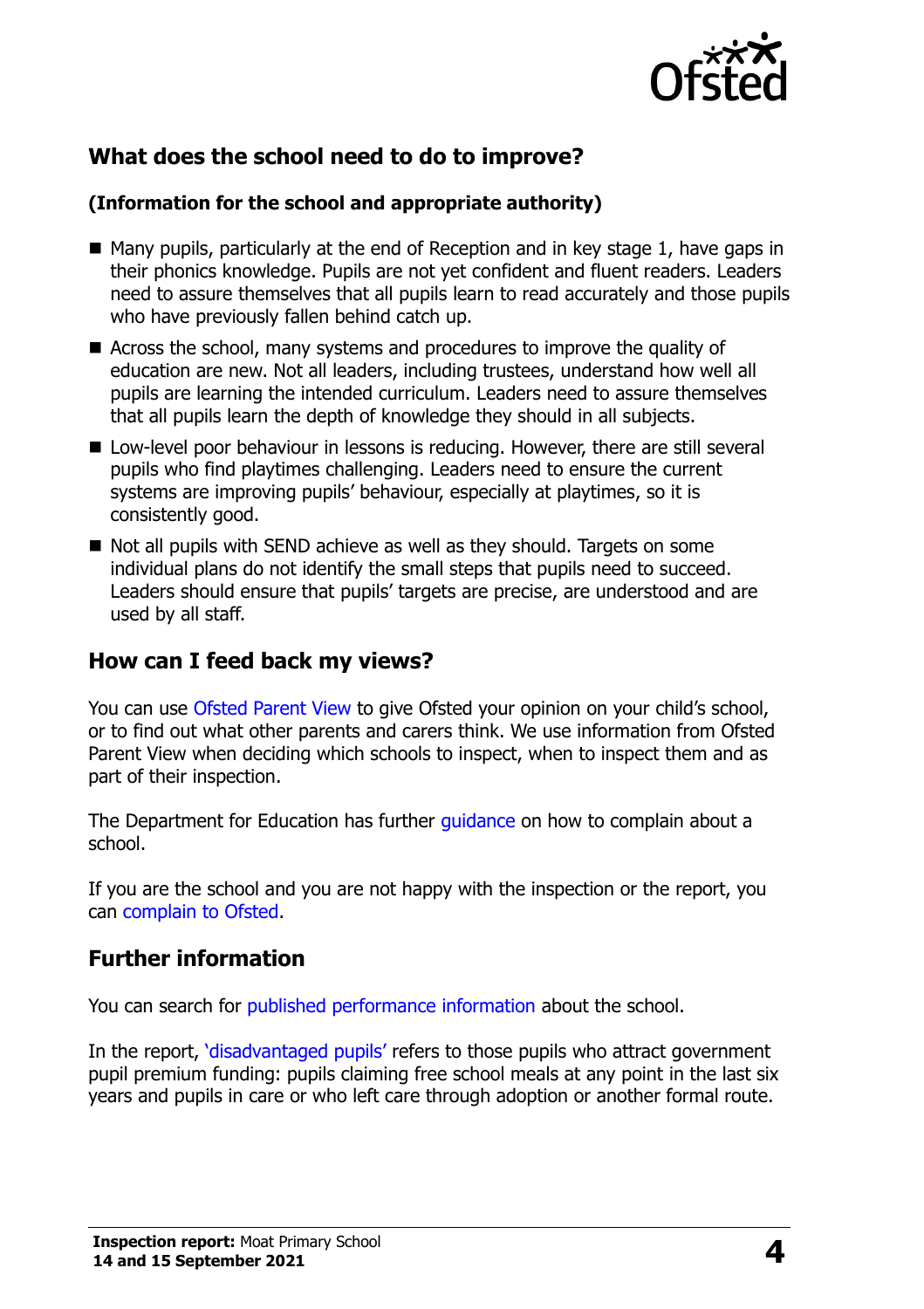

# **School details**

| Unique reference number             | 144472                   |
|-------------------------------------|--------------------------|
| <b>Local authority</b>              | Gloucestershire          |
| <b>Inspection number</b>            | 10201009                 |
| <b>Type of school</b>               | Primary                  |
| <b>School category</b>              | Academy sponsor-led      |
| Age range of pupils                 | $2$ to $11$              |
| <b>Gender of pupils</b>             | Mixed                    |
| Number of pupils on the school roll | 185                      |
| <b>Appropriate authority</b>        | Board of trustees        |
| <b>Chair of trust</b>               | <b>Pat Norris</b>        |
| <b>Headteacher</b>                  | David Le Templier        |
| Website                             | moat.academy             |
| Date of previous inspection         | Not previously inspected |

# **Information about this school**

- Moat Primary School converted to become an academy in June 2017. When its predecessor school, Moat Primary School, was last inspected by Ofsted, it was judged inadequate.
- The school is part of The Robinswood Academy Trust, a multi-academy trust of five primary schools in Gloucester.
- $\blacksquare$  There have been significant staff changes since the previous inspection. A new headteacher took up post in January 2021. The special educational needs coordinator joined the school in September 2021.
- There have been significant changes to the governance of the school. There is no longer a local governing body. A new chair of trustees has been appointed and takes up role in October 2021.
- The school has an on-site pre-school provision.
- There is a breakfast club for pupils who attend the school.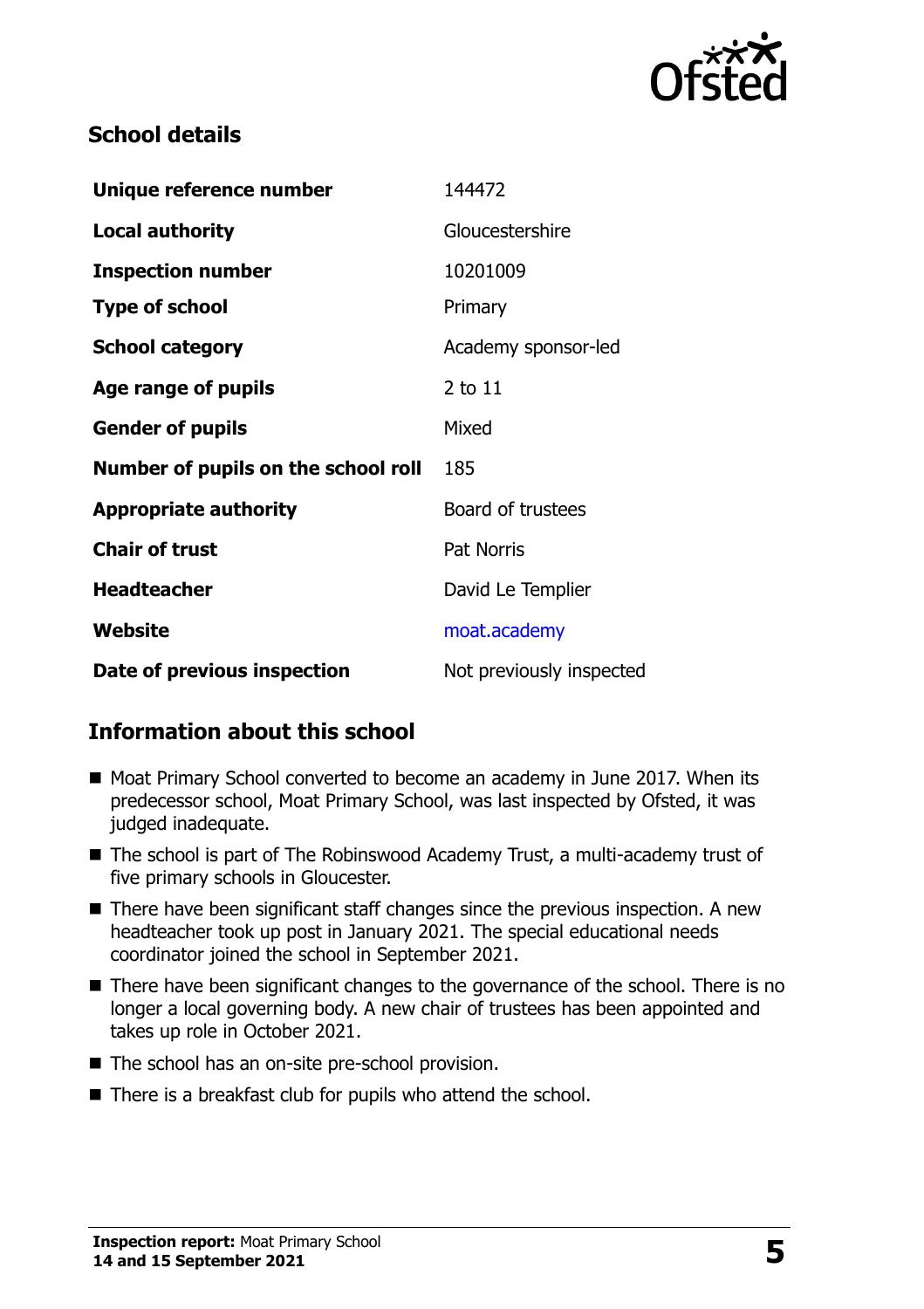

# **Information about this inspection**

The inspectors carried out this inspection under section 5 of the Education Act 2005.

- This was the first routine inspection the school received since the COVID-19 (coronavirus) pandemic began. Inspectors discussed the impact of the pandemic with school leaders and have taken that into account in their evaluation.
- Inspectors met with the executive headteacher, headteacher and the extended leadership team. Inspectors spoke with two representatives from the board of trustees and an external school improvement adviser.
- **Inspectors carried out deep dives in these subjects: early reading, mathematics,** history and physical education. For each deep dive, inspectors met with subject leaders, looked at curriculum plans, visited a sample of lessons, spoke to teachers, spoke to some pupils about their learning and looked at samples of work.
- **Inspectors listened to pupils from Years 1, 2, 3 and 6 read to an adult.**
- Inspectors reviewed the school's safeguarding documentation, including safeguarding checks carried out on staff working at the school. They considered how well the designated safeguarding leader acts on concerns about pupils' welfare and safety. Inspectors talked to pupils, staff and trustees about safe working practices.
- Inspectors considered six responses to the online survey, Ofsted Parent View, including four free-text responses and 12 responses to the survey for staff.

#### **Inspection team**

Dale Burr, lead inspector **Her Majesty's Inspector** 

Hilary Goddard **Ofsted Inspector**